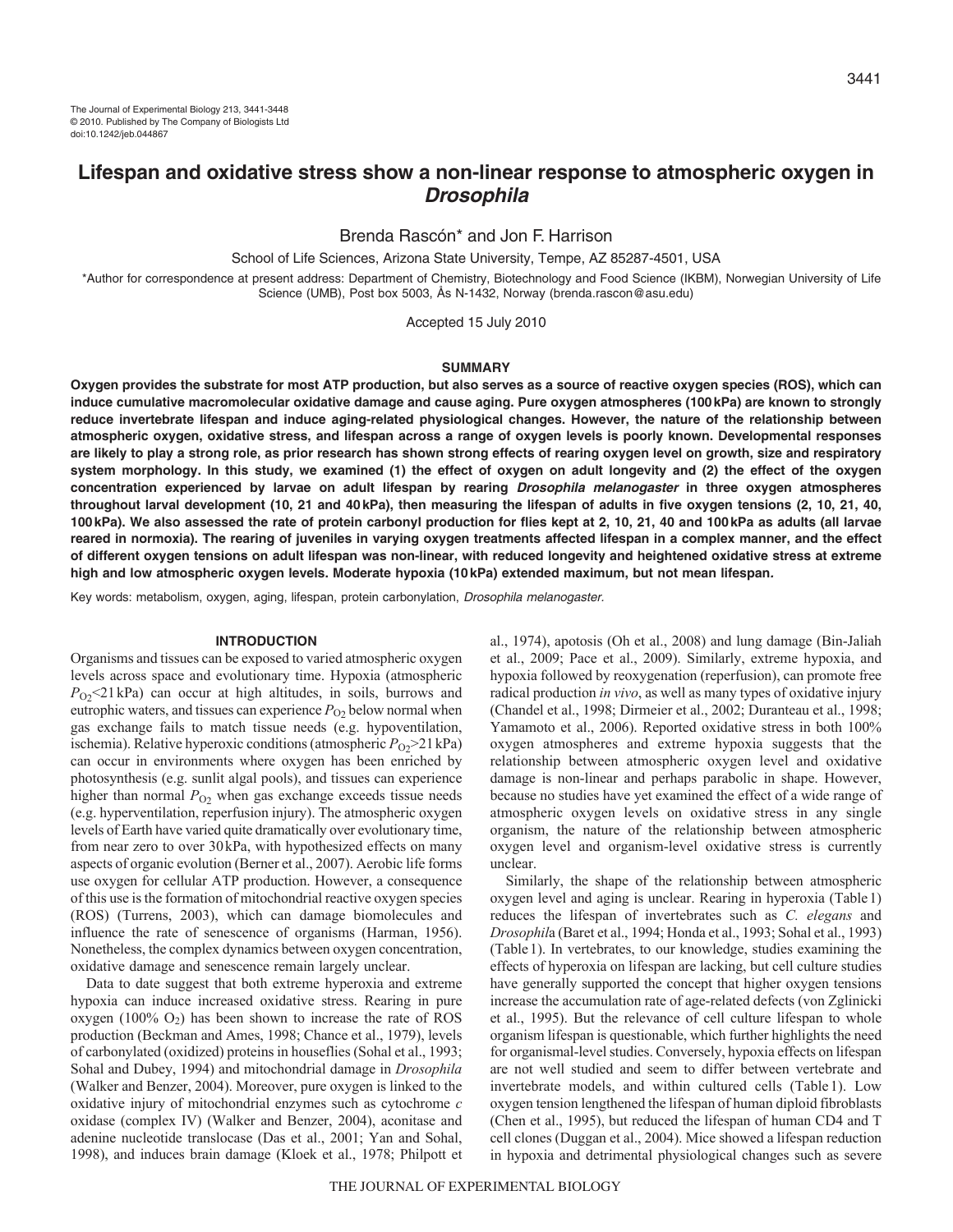# 3442 B. Rascón and J. F. Harrison

| Organism                      | Common name | $P_{\text{O}_2}$ | Lifespan  | References                                 |
|-------------------------------|-------------|------------------|-----------|--------------------------------------------|
| Caenorhabditis elegans        | Roundworm   | Hyperoxia        | Reduced   | Honda and Matsuo, 1992                     |
|                               |             | Hypoxia          | Increased | Honda et al., 1993                         |
| Drosophila melanogaster       | Fruit fly   | Hyperoxia        | Reduced   | Philpott et al., 1974; Sohal et al., 1993; |
|                               |             |                  |           | Baret et al., 1994; Mockett et al., 1999   |
|                               |             | Hypoxia          | Reduced   | Vigne and Frelin, 2006                     |
| Musca domestica               | House fly   | Hyperoxia        | Reduced   | Yan et al., 2000                           |
| Mus musculus (C57BL/6 strain) | Mouse       | Hypoxia          | Reduced   | Debonneuil et al., 2006                    |

Table 1. Summary of studies examining ambient oxygen effects on organismal lifespan

weight loss, trembling and polycythemia (Debonneuil et al., 2006). Conversely, low oxygen tensions have been shown to lengthen the lifespan of *C. elegans* (Honda and Honda, 2002). In *Drosophila*, the few studies regarding hypoxia and lifespan found contradictory results. Vigne and Frelin (Vigne and Frelin, 2006) showed that fruit flies reared in 5kPa  $P_{O2}$  had a shorter lifespan, whereas Strehler (Strehler, 1962) contended that *Drosophila* lifespan is extended in 1kPa  $P_{\text{O}_2}$ . A collective examination of these results suggests that the effects of atmospheric oxygen on longevity, similar to the effects of oxygen on oxidative damage, can be non-linear and possibly parabolic in shape. However, this has never been empirically demonstrated in any organism.

To address these complex dynamics between oxygen, oxidative stress and lifespan, we examined the effect of varying oxygen levels  $(2, 10, 21, 40$  and  $100$  kPa  $P<sub>O2</sub>$ ) on longevity and oxidative damage accumulation rate of adult male *D. melanogaster*. Protein carbonylation was chosen as a marker of oxidative stress as injury to proteins may interfere with cellular homeostasis and with the antioxidant defense process itself (Dalle-Donne et al., 2003). Oxidative stress affects protein oxidation in a wide variety of species including *Drosophila* (Sohal, 2002; Stadtman and Levine, 2000), but no prior studies have examined the effect of a broad range of ambient  $P_{O_2}$  values on the production of carbonylated proteins in any species.

Organisms exhibit many physiological and developmental responses to changes in atmospheric oxygen level. Physiological responses include variation in ventilation and behavior, and changes at the molecular level. Many insects respond to variation in atmospheric oxygen level by varying the degree of spiracular opening, convective ventilation, and/or the level of fluid in the tracheoles (Harrison et al., 2006). It was recently proposed that discontinuous gas exchange in insects, a cyclical respiratory pattern characterized by three spiracular phases (closed, flutter, open), may function primarily to maintain low internal  $P_{O_2}$  levels to prevent oxidative damage (Hetz and Bradley, 2005). Although *Drosophila* do not breathe discontinuously, they can alter convective oxygen delivery (Lehmann et al., 2000). Further, hypoxic exposure during development causes the induction of Hypoxia Inducible Factor (HIF), a transcription factor that mediates a variety of responses to hypoxia including tracheal proliferation and cell growth (Centanin et al., 2008; Lavista-Llanos et al., 2002).

Such physiological and developmental responses complicate predictions about how hyperoxia and hypoxia will affect oxidative stress and aging. Rearing larval *Drosophila* in hypoxic conditions increases the diameter of tracheal tubes (oxygen delivery tubes) (Henry and Harrison, 2004) and augments the number of tracheoles (Jarecki et al., 1999), which could potentially lead to a higher tissue *P*O2 at any given ambient *P*O2, heightened ROS production, and an ultimate reduction of lifespan. Conversely, larvae reared in hyperoxia have reduced tracheal diameters and fewer tracheoles (Jarecki et al., 1999; Henry and Harrison, 2004), which could possibly lower tissue  $P_{\text{O}2}$  at any given ambient  $P_{\text{O}2}$ , and hypothetically cause a lengthening of lifespan for flies exposed to hyperoxia as adults. Atmospheric oxygen level also alters adult body size in *D. melanogaster*; for oxygen tensions below 21 kPa  $P_{O2}$ , body size linearly decreases in *Drosophila* (Peck and Maddrell, 2005) but above 21kPa and up to 40kPa  $P_{02}$ , body size slightly increases (Frazier et al., 2001), although this may be the result of selection during a single generation rather than a result of developmental plasticity (Klok et al., 2009). It seems possible that these body size differences could alter the rate of senescence due to accompanying changes in metabolic rate. The level of atmospheric oxygen is also likely to affect the concentrations of oxygen radical detoxification enzymes (Benedetti et al., 2004; Magalhaes et al., 2004), and could potentially affect genes and enzymes involved in repair of oxidative damage. Finally, it is possible that oxidative damage associated with higher atmospheric oxygen levels is cumulative, carrying over from juvenile to adult stages and reducing adult longevity. Although most adult tissues of holometabolous insects develop from imaginal discs, some adult tissues are directly derived from juvenile cells (Weaver and Krasnow, 2008), providing a mechanism for the transfer of oxidative damage from the juvenile to adult. To begin to address the complex question of how developmental responses to varying atmospheric oxygen levels can affect the senescence of adults at multiple atmospheric oxygen levels, we compared the longevity of *D. melanogaster*reared as juveniles (egg to eclosion) in 10, 21 and 40kPa  $P<sub>O2</sub>$  and exposed as adults to 2, 10, 21, 40 or 100 kPa  $P_{O2}$ . Furthermore, we measured the lifespan and rate of protein carbonyl production for adults reared in 2, 10, 21, 40 and  $100\,\text{kPa}$   $P_{O2}$ , when all larvae were reared in normoxia.

# **MATERIALS AND METHODS Maintenance of flies and oxygen rearing**

Wild-type *Drosophila melanogaster* Meigen of Oregon-R strain were purchased from Carolina Biological Supply (Burlington, NC, USA). Upon receipt and prior to beginning our experiments, flies were randomly mated and reared in standard conditions [25±1°C, 12h:12h L:D cycle, 21kPa  $P_{O_2}$  (normoxia)] for three generations on *ad libitum* medium containing water, dextrose, cornmeal, yeast and Tegosept. During this period, antibiotics (tetracycline, alternated with rifampicin, 0.02% and 0.002%, respectively) were used to rid cultures of possible *Wolbachia* infection.

For the juvenile and adult oxygen rearing study, fruit flies were reared from egg to adulthood in seven 237ml bottles (Genesee Scientific, CA, USA). The founding population of each bottle consisted of approximately 35 mating pairs (obtained randomly) on 40ml of medium. Flies were given 3.5days to mate and oviposit. This procedure is well-suited to account for the low fecundity of this particular strain (Kaliss and Graubard, 1936) and the resultant population densities are in the range of those that are known not to have an effect on fitness components such as longevity and body size (Graves and Mueller, 1993; Miller and Thomas, 1958; Sorensen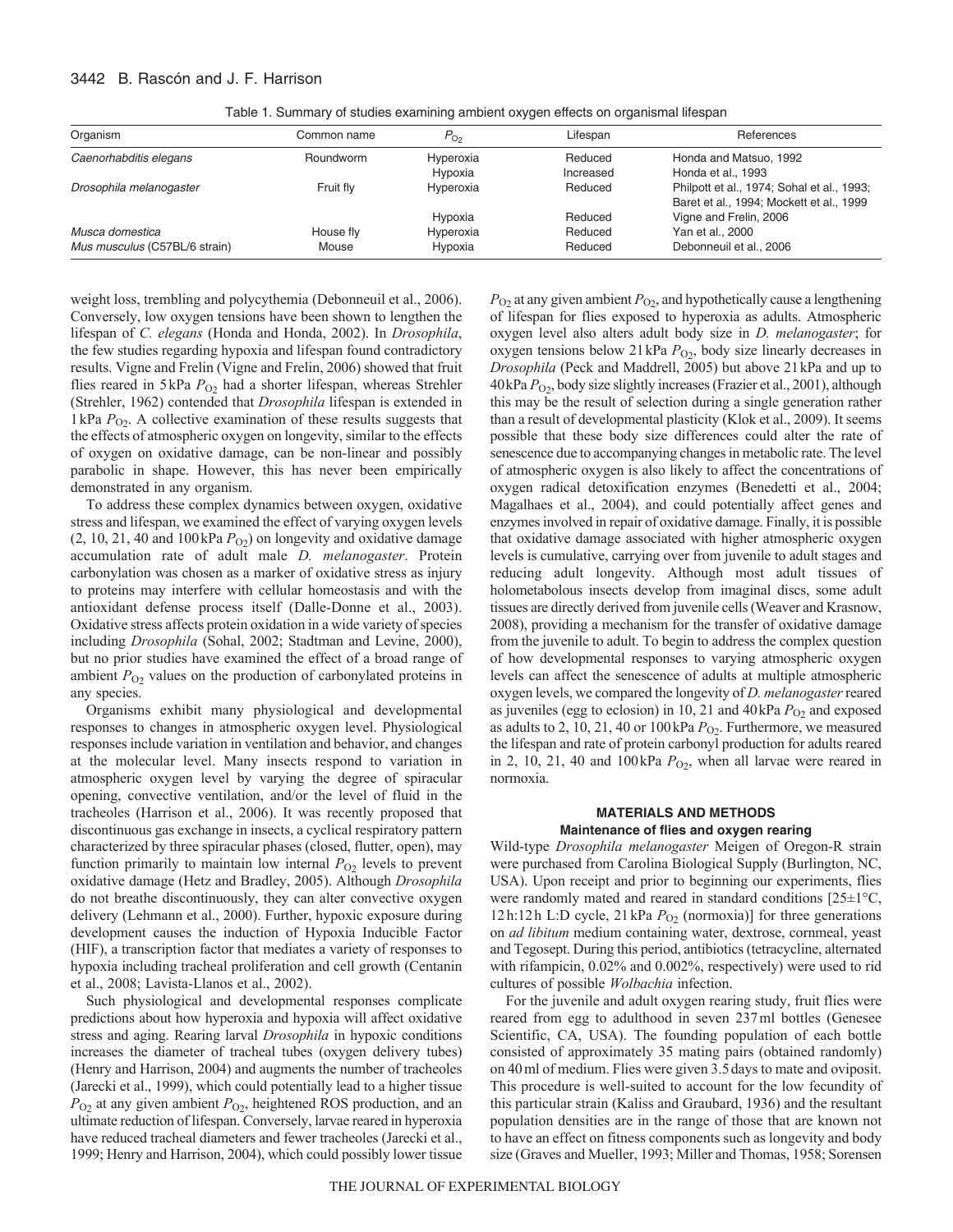and Loeschcke, 2001). Newly eclosed (<12-h-old) male offspring were then transferred to  $25 \text{ mm}5 \times 95 \text{ mm}$  food-containing glass vials (Genesee Scientific, San Diego, CA, USA) for the longevity assay, which was conducted in duplicate. A fruit fly cannot mate until its cuticle has hardened, and our experience indicates that when males are collected within 12h, the vast majority are virgins. Male and female flies have different stress susceptibilities (Sorensen and Loeschcke, 2001), so it is important to note that the results of these experiments might differ if females or mated individuals had been used.

Fly bottles were placed inside Plexiglas chambers, each of which were regulated at a test  $P_{O_2}$  by a ROXY-8 oxygen regulation system (Sable Systems, Las Vegas, NV, USA). This system monitored chamber  $P_{O2}$  approximately every 30 min and controlled the ratio of  $O_2$  to  $N_2$  within 0.5% of the setpoint. Relative humidity within the chambers was not regulated, but was monitored by Hobo data loggers (Onset, Bourne, MA, USA), and averaged near 90%. For handling purposes, fruit flies were cold anesthetized at 4°C. Cold rather than  $CO<sub>2</sub>$  anesthesia was used to avoid nonexperimental exposure of flies to intermittent hypoxia and/or anoxia, as ambient oxygen was the primary experimental variable measured.

#### **Experiment 1**

In order to quantify the effect of varying oxygen environments on the mortality dynamics of adult flies, larvae were reared at three  $P_{O_2}$  levels (10, 21 or 40  $P_{O_2}$ ) and were then maintained in five  $P_{O_2}$  levels during the adult stage (2, 10, 21, 40 or 100  $P_{O_2}$ ; Fig. 1). Newly eclosed (<1-day-old) male offspring were transferred to 25mm-95mm food-containing glass vials within their respective adult *P*<sub>O2</sub> levels. To ensure that a random population of males was used for each of the adult test  $P_{O2}$  levels, all male flies were pooled by juvenile  $P_{O_2}$  and were assigned to test vials. Each vial contained 30 male flies. Identically prepared duplicate test vials were included to control for inter-vial variation (Fig.1). Every 5days, flies were transferred to new vials with fresh food and dead flies were removed.

#### **Lifespan measurements**

Flies were monitored and times of death were recorded for all individuals ( $N=900$ , approximately  $N=60$  for each juvenile  $P_{O2}$  and adult P<sub>O2</sub> treatment combination) approximately every 12–24h until the last fly was observed dead. Individuals that died as a result of an accident during routine transfers (<0.6% of total) were not included in the data analysis. Individual lifespans were calculated as the midpoint between the last two temporal observations for any fly.

#### **Experiment 2: protein carbonylation**

In *Drosophila*, protein carbonyl levels tend to increase during aging (Toroser et al., 2007). To obtain an index of oxidative stress across  $P_{O_2}$  groups in adults, we measured the rate of carbonylated protein production in median-aged flies maintained in 2, 10, 21 and 100  $P_{O_2}$ ;  $N=5$  per  $P_{O_2}$ ; see Table 4). For sample collection, juveniles were reared from egg to adulthood in 21 kPa  $P_{O_2}$ . As in Experiment 1, newly emerged males were transferred to 2, 10, 21 or 100kPa and were maintained as previously described (see Fig.1).

With the exception of the 100 kPa  $P_{O_2}$  group, flies were sampled at their median ages obtained from Experiment 1. Flies reared in 2 and  $100 \text{ kPa } P_{O2}$  were measured at 7 days of age, whereas those reared at 10 and 21 kPa  $P_{O_2}$  were measured at 27–28 days of age. Flies were collected and flash frozen using liquid  $N_2$ .



Fig. 1. Design for longevity experiment (Experiment 1). Flies were reared from egg to newly emerged adults at 10, 21 or 40 kPa  $P_{O_2}$  in replicate bottles for each juvenile  $P_{Q2}$ . Thereafter, all the available newly eclosed (<12 h) male offspring were transferred to 25 mm-95 mm food-containing glass vials and placed in 2, 10, 21, 40 or 100 kPa  $P_{\text{O}_2}$ , with two replicate vials of 30 flies each for each adult  $P_{O_2}$  and juvenile  $P_{O_2}$  treatment combination.

Protein carbonyl levels were measured using a dinitrophenylhydrazine (DNP)-based enzyme-linked immunosorbent assay (ELISA) kit (Biocell Corporation; Auckland, New Zealand). All chemicals were either included in the ELISA carbonylation kit or purchased via Sigma-Aldrich, unless otherwise specified. Each sample was composed of 15 fruit flies. Briefly, five samples (per  $P_{\text{O2}}$  tested) were homogenized in 200 µl of cold 50 mmol<sup>-1</sup> sodium phosphate buffer (pH7.4) containing 1% Triton X-100 and a cocktail of protease inhibitors (Roche, Indianapolis, IN, USA). Thereafter, samples were precipitated with ice-cold 28% (w/v) TCA as specified by the kit manufacturer's low protein procedure. Next, 5-µl samples were derivatized with DNP for 45min and then proteins were adsorbed to the wells of the 96-well ELISA plate overnight in 37°C. Each well was then subsequently washed five times with wash buffer (included in kit) to remove unreacted DNP. Following the blocking of non-specific sites with the kit blocking agent for 30min at room temperature, proteins were incubated with a primary anti-DNP-biotin antibody for 1h at 37°C. As above, all cells were subsequently washed five times. Thereafter, the immunocomplex (DNP-conjugated proteins and anti-DNP) was incubated with streptavidin-linked horseradish peroxidase for 1h at room temperature. After washing all plate wells five times,  $200 \mu l$  of chromatin kit reagent was added to initiate the peroxidation of  $3,3',5,5'$ -tetramethylbenzidine (TMB). The oxidation of TMB with horseradish peroxidase produces a color change that allows for the detection and quantification of protein carbonyls. The 96-well sample ELISA plate was then read at 450nm using an xMark microplate spectrophotometer (Bio-Rad, Hercules,  $CA$ , USA). Protein carbonyl content (nmolmg<sup>-1</sup>) was determined from a standard curve based on values obtained from the oxidized albumin carbonyl controls included in the ELISA kit and the rate was calculated.

#### **Statistical analyses**

Individual lifespan data were analyzed using the survival and time failure analysis module in *STATISTICA* 6.0 (Statsoft). No significant differences were found among duplicate test vials for Experiment 1 within the same adult  $P_{O2}$  group when the *t*-test was employed, so these were pooled within treatments. The multi-sample survival test (MS test) was used to compare survival in multiple oxygen groups and assess the overall significance of juvenile  $P_{O2}$  and adult *P*O2 on lifespan. Thereafter, a two-sample survival test, Cox's *F*test, was used to test for significant differences between normoxic (21 kPa control) atmospheres and all other  $P_{O2}$  treatment groups.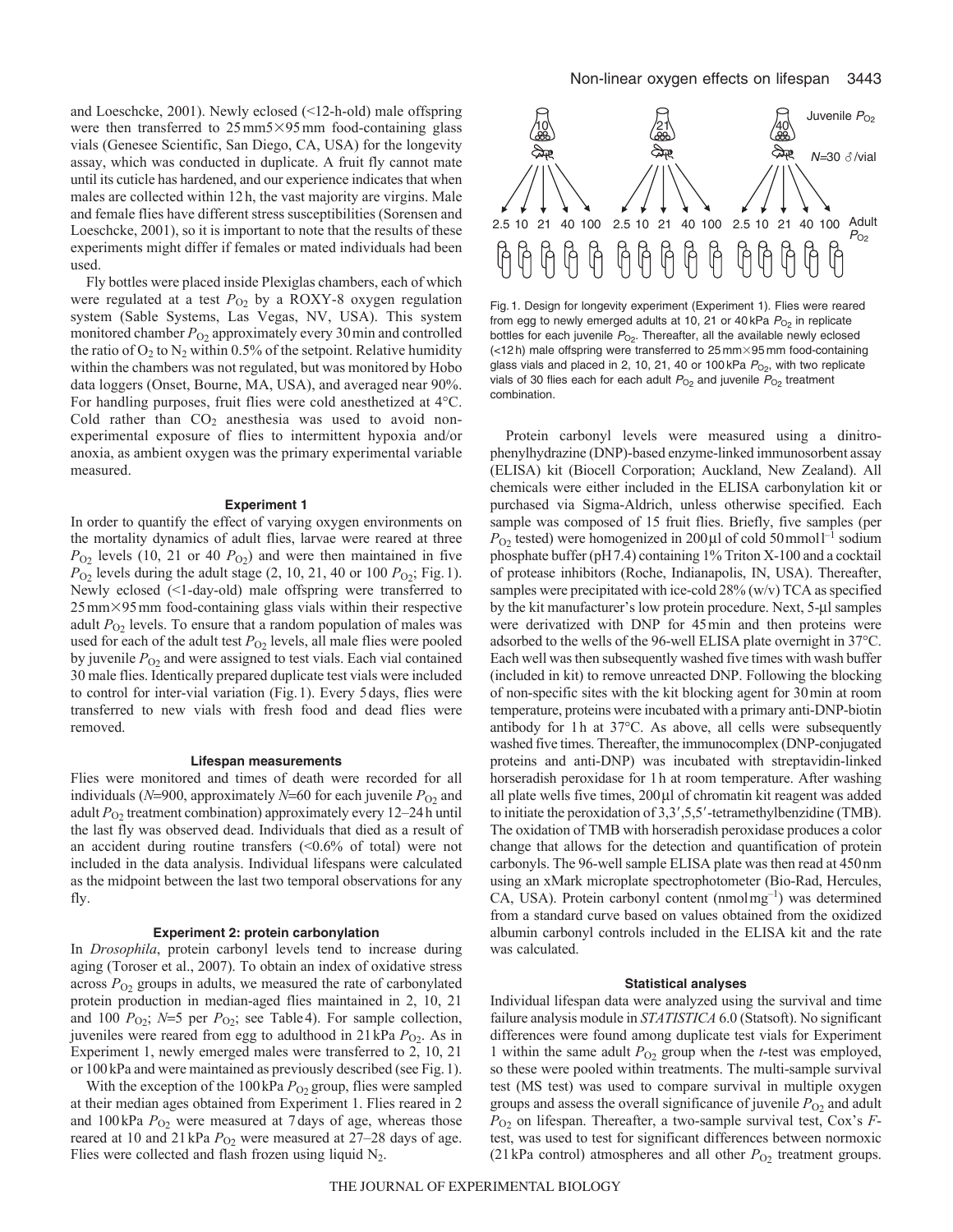

Fig. 2. Rearing juvenile  $P_{O2}$  significantly affected adult lifespan when adult flies were kept in (A) 10, (B) 21 or (C) 100 kPa  $P_{O_2}$ . Adult maintenance  $P_{O_2}$  levels appear above figures. The different rearing  $P_{O_2}$  are shown in different colors (10 kPa, blue; 21 kPa, red; 40 kPa, green). Asterisks indicate significant differences in survival from that at 21 kPa  $P_{O<sub>2</sub>}$  (Cox's F-test; Table 2).

The Kaplan–Meier estimator was used to approximate the survival function for fly populations in distinct oxygen groups (data shown as Kaplan–Meier estimator graphs). Protein carbonylation data were analyzed using the Kruskal–Wallis ANOVA test, and the Mann–Whitney *U*-test was used to test for significant differences between oxygen groups. Quantitative differences were considered significant if  $\alpha$ -values were less than 0.05.

# **RESULTS**

#### **Effect of juvenile ambient oxygen on lifespan**

Juvenile oxygen levels significantly affected longevity of adult flies tested at 10, 21, and 100kPa  $P_{O_2}$  [Fig. 2A-C; multi-survival (MS) tests: 10 kPa *P*<sub>O2</sub>  $\chi^2$ =12.28, *P*=0.002, *N*=165; 21 kPa *P*<sub>O2</sub>  $\chi^2$ =19.04, *P*<0.001, *N*=165; 100 kPa *P*<sub>O2</sub>  $\chi$ <sup>2</sup>=22.27, *P*<0.001, *N*=180). For flies maintained as adults in 10 or 21 kPa  $P_{O_2}$ , lifespan was longer if they had been reared in 21 kPa  $P_{O2}$  than if they had been reared in either 10 or 40kPa  $P_{O_2}$  (Fig. 2; Table 2). When adult flies were tested in 100kPa *P*O2, rearing in 10kPa *P*O2 (moderate hypoxia) extended lifespan, whereas rearing in 40kPa  $P_{O2}$  (moderate hyperoxia) reduced lifespan, relative to those raised in  $21 \text{ kPa}$   $P_{\text{O}_2}$  (Fig.2; Table 2). Rearing in 10 and 40kPa  $P_{O_2}$  reduced adult lifespan in 10kPa *P*O2 relative to flies reared in 21kPa *P*O2 (Fig.2; Table2).

Table 2. Summary of two-sample post-hoc comparisons for Experiment 1 using Cox's F-test comparing survival for adults that were exposed to 10 or 40 kPa  $P_{O_2}$  as juveniles with those raised in 21 kPa  $P_{\text{O2}}$ 

|                       |                     | $\sim$  |       |       |          |          |       |  |  |
|-----------------------|---------------------|---------|-------|-------|----------|----------|-------|--|--|
|                       | Juvenile $P_{O2}$   |         |       |       |          |          |       |  |  |
|                       | $10 \text{ vs } 21$ |         |       |       |          | 40 vs 21 |       |  |  |
| Adult $P_{O2}$ Fig. 2 |                     | d.f.    |       |       | d.f.     |          |       |  |  |
| 10                    | в                   | 94.116  | 1.670 | 0.004 | 94, 120  | 2.223    | 0.000 |  |  |
| 21                    | C                   | 120.90  | 1.749 | 0.003 | 120, 120 | 1.367    | 0.044 |  |  |
| 100                   | D                   | 120.120 | 1.407 | 0.031 | 120.120  | 1.379    | 0.040 |  |  |
|                       |                     |         |       |       |          |          |       |  |  |

P-values correspond to differences shown in Fig. 2.

Adult fruit flies in 2kPa P<sub>O2</sub> died quickly regardless of their oxygen conditions when juveniles (MS test:  $\chi^2$ =4.61, *P*=0.10, *N*=175; Fig.3A). Similarly, adults placed in 40kPa  $P_{O_2}$  died at approximately 15 days regardless of the  $P_{O2}$  they experienced as juveniles (MS test:  $\chi^2 = 0.92$ , *P*=0.63, *N*=178).

# **Effect of adult ambient oxygen on lifespan**

The lifespan of flies reared in normoxia as juveniles was significantly affected by adult  $P_{O_2}$  (MS test:  $\chi^2$ =196.03, *P*<0.001, *N*=284; Fig. 4). Lifespan was significantly reduced in 100, 40 and  $2kPa P<sub>O2</sub>$  and was extended in 10kPa  $P_{O_2}$  compared to adult flies kept in 21kPa  $P_{O_2}$  (Fig. 4; Table 3). The survival curves for flies in 10 kPa  $P_{O_2}$  and 21kPa differed significantly (Cox's *F*-test; *P*-values in Table3). Maximum lifespan was extended by 18% in 10kPa  $P_{O_2}$  compared with normoxic controls, but mean lifespans were similar (Fig. 4; Table 4). In this study, mean and maximum lifespan of males  $(N=60)$ at  $21 \text{ kPa}$   $P_{O_2}$  were  $26 \text{ days}$  and  $39 \text{ days}$ , respectively (Table 4). Although these lifespans were low relative to some other studies (Shen et al., 2009), they are similar to previously reported lifespan data on the Oregon-R strain (Lints et al., 1989). The oxygen level experienced by the larvae probably affected survival (Frazier et al., 2001) and density, which could affect lifespan. To partially test for this possibility, we tested the effect of population density on body size, a fitness component that is associated with density-dependent

Table 3. Summary of two-sample post-hoc comparisons for Experiment 1 using Cox's F-test for adults kept in 2, 10, 40 or 100kPa  $P_{\Omega_2}$  vs control adults kept in 21 kPa  $P_{\Omega_2}$ 

|                | $100 \text{ m}$ as $100 \text{ s}$ and $100 \text{ s}$ and $100 \text{ s}$ and $100 \text{ s}$ |       |       |
|----------------|------------------------------------------------------------------------------------------------|-------|-------|
| Adult $P_{O2}$ | d.f.                                                                                           |       |       |
| 2              | 120.114                                                                                        | 5.129 | 0.000 |
| 10             | 120.114                                                                                        | 1.512 | 0.016 |
| 40             | 120.114                                                                                        | 2.398 | 0.000 |
| 100            | 120, 120                                                                                       | 5.227 | 0.000 |
|                |                                                                                                |       |       |

All juveniles (eggs, larvae, pupae) were reared in 21 kPa  $P_{\text{O}_2}$ . P-values correspond to differences shown in Fig. 3.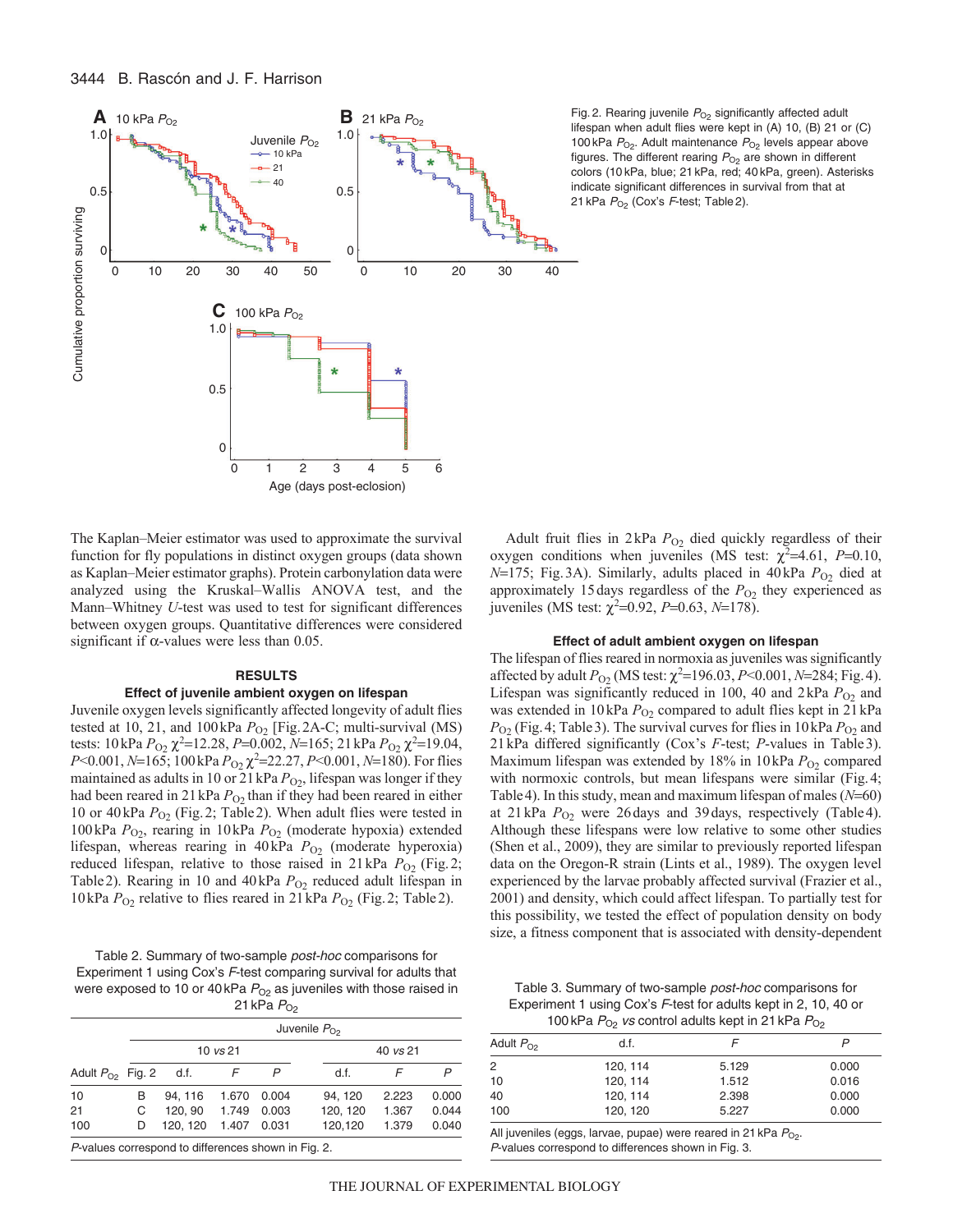## Non-linear oxygen effects on lifespan 3445



Fig. 3. Rearing  $P_{O_2}$  had no significant effect on adult lifespan when adult flies were kept in (A) 2 or (B) 40 kPa  $P_{O_2}$ . The different rearing  $P_{O_2}$  are shown in different colors (10 kPa, blue; 21 kPa, red; 40 kPa, green).

changes in longevity (Miller and Thomas, 1958). Body sizes were unaffected by a  $10\times$  variation in the larval population densities centered around the larval densities utilized in this study (regression of male body mass on density,  $F_{1,142} = 1.56$ ,  $r^2 = 0.01$ ,  $P = 0.21$ ).

## **Protein carbonylation in adults**

Adult  $P_{O_2}$  affected the rate of protein carbonyl accumulation for flies reared in 21 kPa  $P_{O2}$  [normoxia; Kruskal–Wallis test; H (3, *N*=20)=14.8, *P*=0.002; Fig. 5]. Fruit flies maintained at 2 or 100 kPa  $P_{O_2}$  as adults accumulated carbonylated proteins at a higher rate than those kept at intermediate  $P_{O2}$  values (Fig. 4). Rates of protein carbonylation did not differ statistically for flies reared at 2 or 100 kPa  $P_{O_2}$  (Mann–Whitney *U*-test; *P*=0.55). Individuals kept in 21 kPa  $P_{O2}$  accumulated carbonylated proteins at a lower rate than those kept in 10 kPa  $P_{O_2}$  (Mann–Whitney *U*-test; *P*=0.008).

## **DISCUSSION**

## Effects of adult  $P_{02}$  on longevity and oxidative stress

Rearing ambient oxygen levels had non-linear effects on fruit fly lifespan for larvae reared in normoxia, with the optimal  $P_{O2}$ concentration for longevity being moderately hypoxic (10kPa, Fig. 4). Our whole-body protein carbonylation results also showed a non-linear, parabolic response to varying oxygen, with heightened rates of carbonyl accumulation at extreme levels of hypoxia (2 kPa) and hyperoxia (100 kPa) relative to adults reared in moderate hypoxia (10 kPa) and normoxia (Fig. 5). The fact that lifespan and protein carbonylation rates show similar parabolalike patterns with ambient oxygen provides support for the hypothesis that accumulated ROS-induced damage accelerates the process of aging. Here we also show that the rearing of *Drosophila* in moderate hypoxia can alter survival characteristics of adults by lengthening maximum, but not mean lifespan. Oxygen that is moderately low, but still permits ATP synthesis, may reduce ROS production in the mitochondria and enhance longevity by increasing mitochondrial efficiency and decreasing leak rates (Gnaiger et al., 2000). However, the accumulation rate of protein carbonyls was slightly higher in  $10 \text{ kPa}$   $P_{O_2}$  in comparison to carbonylation levels for normoxic controls, so factors other than a general reduction of oxidative damage must be responsible for the lifespan extension in moderate hypoxia. In larvae,  $10 \text{ kPa } P_{\text{O}2}$ can reduce feeding rates (Frazier, 2007); if a similar effect occurs in adults, longevity extension might be related to reduced caloric intake of these flies.

# **Negative effects of hypoxia**

Moderate hypoxia may have some beneficial organismal consequences, but extreme hypoxia can have detrimental outcomes on growth and lifespan. In addition to increased rates of oxidative damage and reduced lifespan, flies exposed to 2kPa  $P_{O2}$  probably experienced hypoxic suppression of developmental and growth processes, and the reduction of ATP synthesis. Both larvae and adults demonstrate suppression of metabolic rates with critical  $P_{O_2}$  values in the range of 1–3kPa (Klok et al., 2010; Van Voorhies, 2009). Thus, at  $2kPa P_{O2}$ , it is likely that ATP production is limited, with subsequent effects on processes such as protein synthesis, turnover and repair.

The elevation in oxidative damage observed in flies exposed to extreme hypoxia may be partly due to increased nitric oxide production in hypoxic flies (Wingrove and O'Farrell, 1999). Nitric oxide can contribute to mitochondrial superoxide formation (Yamamoto et al., 2006), and bind to and inhibit cytochrome oxidase, thereby causing the reduction of upstream electron carriers and favoring additional superoxide formation (Cooper and Davies, 2000).

#### **Hypoxia survivorship heterogeneity**

An interesting feature of the adult survivorship pattern occurred at approximately day 27 when a crossover point between the survival of the 21 kPa and the 10 kPa  $P_{O2}$  group was observed

Table 4. Survivorship of adults kept in 2, 10, 21, 40 or 100 kPa  $P_{\text{O}_2}$  in Experiment 1

| Adult $P_{O2}$ (kPa) |    | Mean   | Median | <b>Minimum</b> | Maximum | Variance | s.d.   | s.e.m. |
|----------------------|----|--------|--------|----------------|---------|----------|--------|--------|
| 2                    | 57 | 7.396  | 6.650  | 2.764          | 10.201  | 5.277    | 2.297  | 0.304  |
| 10                   | 47 | 27.456 | 28.257 | 0.844          | 46.035  | 140.736  | 11.863 | .730   |
| 21                   | 60 | 26.439 | 26.701 | 3.802          | 39.264  | 59.513   | 7.714  | 0.996  |
| 40                   | 60 | 21.759 | 23.597 | 3.593          | 28.257  | 38.164   | 6.178  | 0.798  |
| 100                  | 60 | 3.932  | 3.946  | 0.116          | 5.012   | 1.383    | 1.176  | 0.152  |

Values are days.

All juveniles (eggs and larvae) were reared at 21 kPa  $P_{O_2}$ .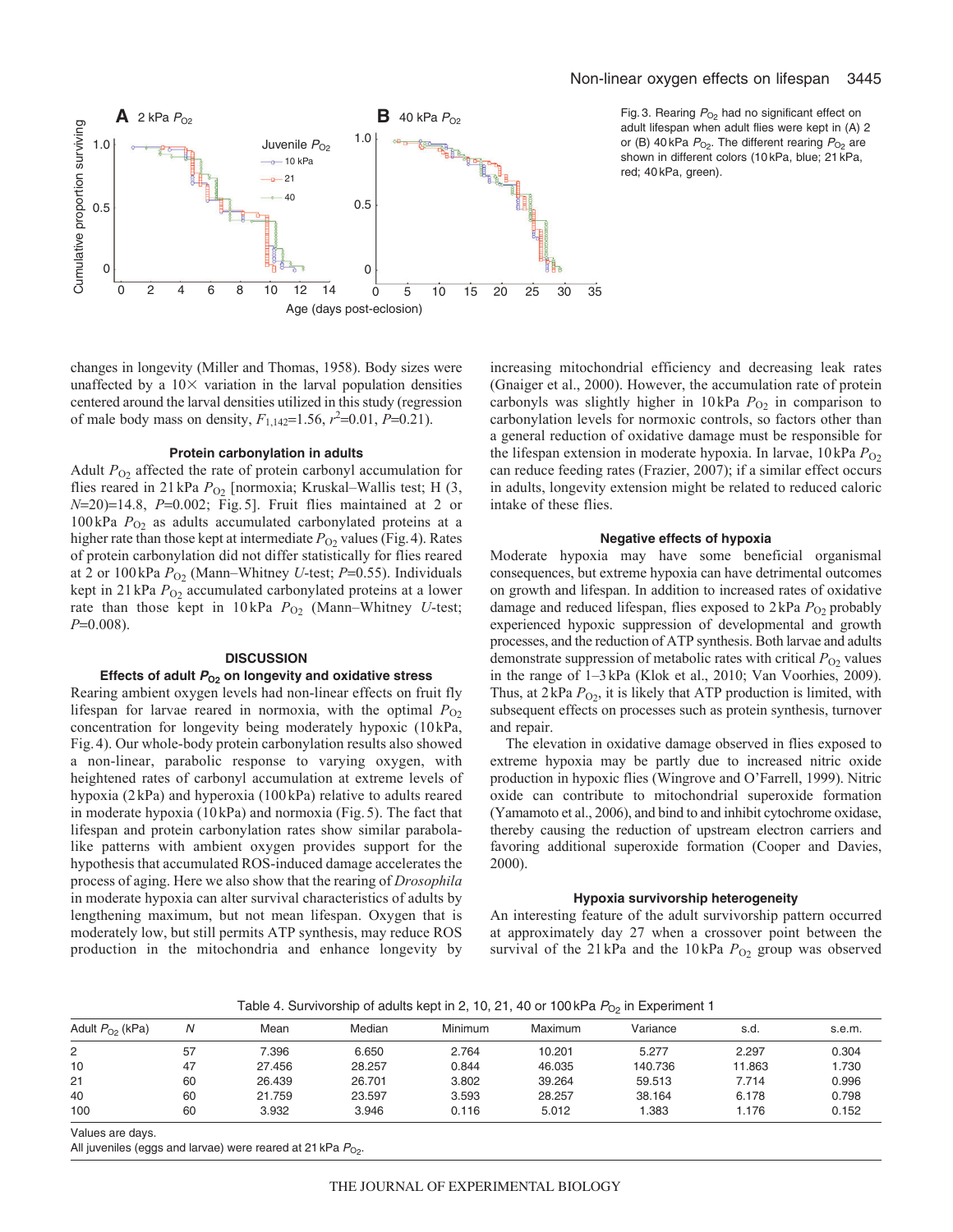

Fig. 4. (A) The effect of adult  $P<sub>O2</sub>$  on survival for flies reared in 21 kPa  $P_{O_2}$  (normoxia) as juveniles. Lifespan was extended in 10 kPa  $P_{O_2}$ , was moderately reduced in 40 kPa  $P_{O2}$ , and severely reduced in 2 and 100 kPa  $P_{O_2}$ . Asterisks indicate significant differences in survival from 21 kPa  $P_{O_2}$ controls (Cox's F-test; P-values in Table 3). (B) Parabolic relationship between mean adult lifespan and  $P_{O_2}$  for flies reared in 21 kPa  $P_{O_2}$ . Values are means  $\pm$  s.e.m. and whiskers denote standard deviation.

(Fig. 4). This crossover point may demarcate two separate subcohorts within the  $10 \text{ kPa } P_{O2}$  population, one with higher death rates in response to hypoxia than the other. Once individuals with higher sensitivity to hypoxia perish, the demography of the population appears to become a more selected one consisting of individuals with an increased capacity to cope with hypoxia (Carey, 2003). One possible explanation for the crossover phenomenon observed may involve hormesis, a phenomenon in which low potency stressors produce beneficial biological responses in some individuals (Rattan, 2008). In this particular case,  $10 \text{ kPa } P_{O2}$  may have acted as a moderate stressor for the adults that remained alive after the crossover point. This moderate stressor may have set a cascade of compensatory actions (e.g. increased tracheolar proliferation) into motion that could have subsequently conferred increased survival rates to this subpopulation. In support of this concept, Schulz et al. (Schulz et al., 2007) found that glucose restriction in *C. elegans* heightened mitochondrial metabolism, oxidative stress, ROS formation, antioxidant level and survival rates presumably as a result of mitochondrial hormesis. In support of this hypothesis, the  $10 \text{ kPa } P_{O2}$  population exhibited greater variation in lifespan than normoxic controls (Table4; *F*-test; *F*=2.074, *v*=41, *v*=59, *P*=0.005).

## Effects of juvenile  $P_{O_2}$  on adult longevity

Juvenile  $P_{O_2}$  had significant, but complex and non-linear effects on adult longevity (Figs2 and 3). For adults maintained at 10 or 21kPa *P*O2, those that had been reared in 10 or 40kPa, had shorter lifespans than flies reared in 21 kPa  $P_{O_2}$  (Fig. 2; Table 2). Adults maintained at 100 kPa  $P_{O2}$  had shorter lifespans the higher the rearing  $P_{O2}$  (Fig. 2; Table 2). Adults maintained at 2 or 40 kPa  $P_{O_2}$  showed no effect of rearing  $P_{O_2}$  on adult lifespan (Fig. 3). The effects of rearing  $P_{O_2}$ probably involves changes in tracheal structure, protein turnover and repair, endocrine regulation, body size, and metabolic rate, all of which may affect lifespan. Without the careful study of the multiple mechanisms potentially involved, it is impossible to determine the interactions for these non-linear responses. The shorter lifespan of flies reared in 10 or  $40kPa$   $P<sub>O2</sub>$  and then maintained as adults in 10 or  $21 \text{ kPa}$   $P_{O2}$  compared with control flies that were continuously reared in normoxia, could be due to higher rates of oxidative damage since the least oxidative damage occurred in flies reared in 21kPa  $P_{O2}$  (Fig.4). Alternatively or additionally, this pattern could be due to costs associated with compensatory changes initiated by rearing in a novel  $P_{O_2}$  (e.g. alterations in gene expression and protein allocation). Careful physiological measures of the relevant systems will be necessary to resolve these questions. One major question is: to what extent do physiological responses observed in larvae carry over to adults? For example, does larval  $P<sub>O2</sub>$  affect adult tracheal system structure, mitochondrial characteristics, and levels of tissue antioxidants? Secondly, the degree of plasticity of such systems to ambient  $P_{O2}$ within adults is unknown.

It is possible that accumulated developmental oxidative damage could be transferred to adults *via* an epigenetic process that would alter gene expression, as was suggested in an early version of the free radical theory of development (Hitchler and Domann, 2007). In general, mutations are kept at a minimum during development to ensure organismal viability, but some developmental studies focused on glutathione modifications in *Drosophila* and in a slime mold, indicate that an oxidizing or reducing environment could potentially affect differentiation (Sohal and Allen, 1985; Sohal et al., 1986). Thus, although the effects of oxygen on gene expression during early development are not well known, it is possible that adult lifespan patterns could stem from oxygen and ROS influences on gene activity during development, especially in holometabolous insects like *D. melanogaster*.

Different oxygen environments (10, 21 or 40kPa) experienced by larvae may have led to altered population densities since eggto-adult survival is reduced in 10kPa  $P_{O_2}$  (Frazier et al., 2001), and atmospheric oxygen level may affect egg-laying rate. Since high larval density can reduce longevity (Graves and Mueller, 1993), this could account for some of the effects of juvenile  $P_{O_2}$  on adult longevity. For example, such an effect could explain the enhanced longevity of flies reared in 10kPa  $P_{O2}$  compared with other treatment



Fig. 5. Protein carbonylation rate differed in adults maintained at 2, 10, 21 or 100 kPa  $P_{O_2}$  (Kruskal–Wallis ANOVA;  $P=0.002$ ; all juveniles reared in 21 kPa  $P_{\text{O}_2}$ ). Data are presented in medians and quartiles. Different letters above box plots denote significant differences (post-hoc Mann–Whitney U-tests).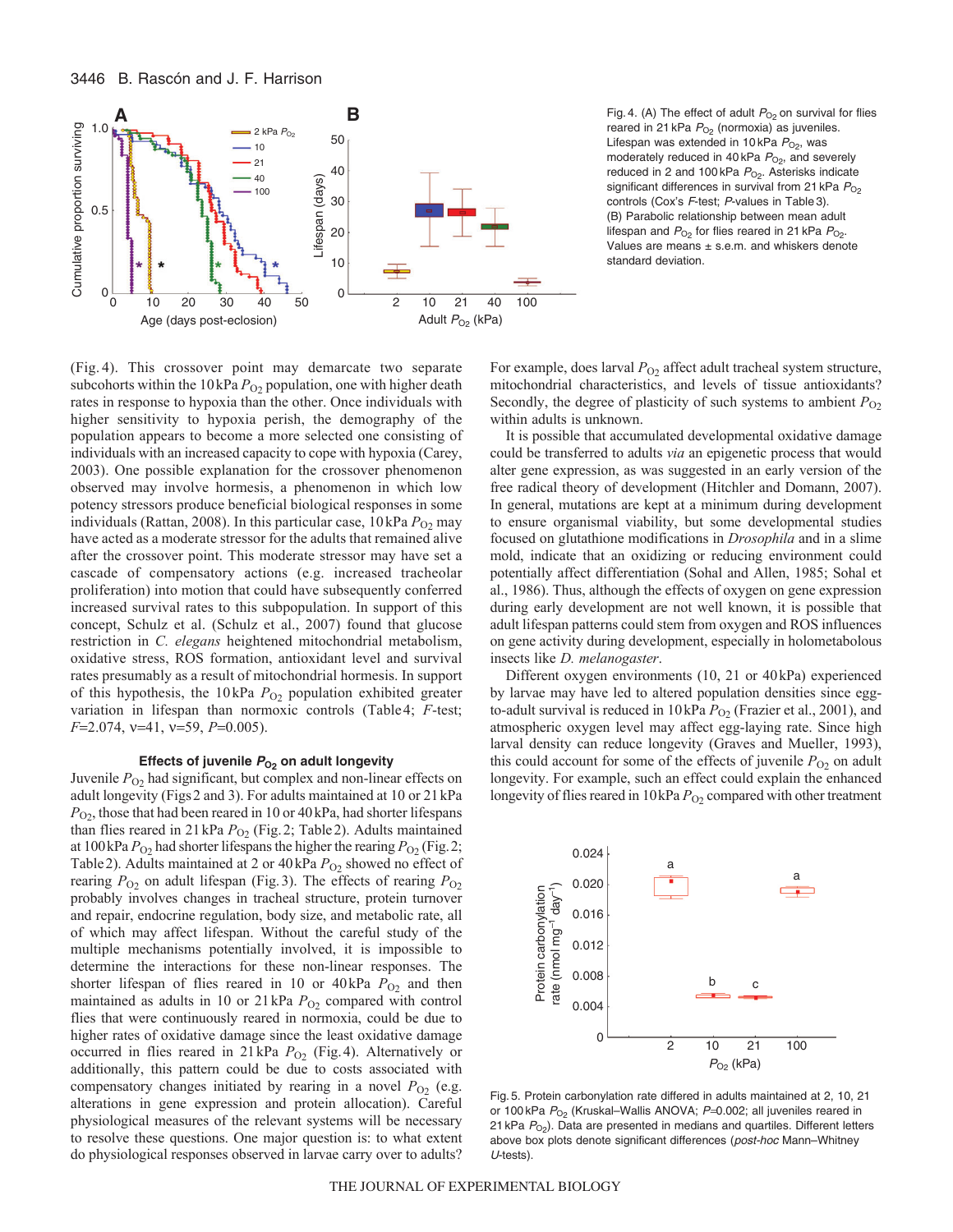groups when adults were kept in a  $P<sub>O2</sub>$  of 10 or 100kPa (Fig. 2). However, variation in larval population densities cannot explain the general non-linear pattern we observed for effects of oxygen on lifespan (Fig.4) since this pattern was observed when the egg-laying mother and all larvae experienced identical rearing environments of 21kPa (normoxia) prior to exposure to oxygen test levels (2, 10, 21, 40, 100kPa). Furthermore, high larval densities are known to decrease body mass in *D. melanogaster* (Barker and Podger, 1970; Miller and Thomas, 1958). Miller and Thomas noted effects of larval density on longevity and found this to be true when densities were high enough to reduce the size of adult flies (Miller and Thomas, 1958). However, the fact that a  $10\times$  variation in larval population density (based on standard measures used here) did not affect adult body mass, suggests that the range of larval densities that occurred in this study were not stressful.

Many factors affect longevity, including potential trade-offs between investment in somatic maintenance and reproduction, mediated by hormonal pathways (Hwangbo et al., 2004; Tatar et al., 2003). At present, it is unknown how ambient  $P_{\text{O}2}$  affects reproduction or insulin-dependent signaling, both of which are known to strongly influence lifespan. However, ambient  $P_{O<sub>2</sub>}$  is known to affect body size, growth rates, developmental rates and cell cycle duration in *Drosophila* (reviewed by Harrison et al., 2006). It seems possible that the aforementioned developmental responses to ambient  $P_{O_2}$  could be mediated by insulin and/or TOR-dependent signaling (Corradetti and Guan, 2006), which may explain some or all of the lifespan effects shown in the present study. The demonstration of a parabolic effect of  $P<sub>O2</sub>$  on oxidative damage and lifespan in flies reared in normoxia as juveniles, as well as the strong but complex effects of juvenile oxygen levels on adult lifespan, suggests that the manipulation of atmospheric oxygen levels may provide a powerful tool for the experimental evaluation of the aging mechanisms and developmental plasticity of organisms.

#### **ACKNOWLEDGEMENTS**

We wish to dedicate this work to the life of Linda Bedolla Rascón. We thank two anonymous reviewers for constructive criticism; Brian Brown and Megan Kearl for technical assistance; Gro Amdam, Sydella Blatch, Joanna Henry, John VandenBrooks and Florian Wolschin for feedback on an early version of the manuscript. This work was partially supported by an NSF Fellowship (HRD-0114712) granted to WAESO at ASU and subsequently awarded to support B.R.'s MS thesis, and by a NSF grant (NSB IOB 0419704) to J.F.H.

#### **REFERENCES**

- **Baret, P., Fouarge, A., Bullens, P. and Lints, F. A.** (1994). Life-span of Drosophila melanogaster in highly oxygenated atmospheres. Mech. Ageing Dev. **76**, 25-31.
- **Barker, J. S. F. and Podger, R. N.** (1970). Interspecific competition between Drosophila melanogaster and drosophila simulans: effects of larval density on viability, developmental period and adult body weight. Ecology **51**, 170-189.
- **Beckman, K. B. and Ames, B. N.** (1998). The free radical theory of aging matures. Physiol. Rev. **78**, 547-581.
- **Benedetti, S., Lamorgese, A., Piersantelli, M., Pagliarani, S., Benvenuti, F. and Canestrari, F.** (2004). Oxidative stress and antioxidant status in patients undergoing prolonged exposure to hyperbaric oxygen. Clin. Biochem. **37**, 312-317.
- **Berner, R. A., Vandenbrooks, J. M. and Ward, P. D.** (2007). Evolution. Oxygen and evolution. Science **316**, 557-558.
- **Bin-Jaliah, I., Dallak, M. and Haffor, A. S.** (2009). Effect of hyperoxia on the ultrastructural pathology of alveolar epithelium in relation to glutathione peroxidase, lactate dehydrogenase activities, and free radical production in rats, Rattus norvigicus. Ultrastruct. Pathol. **33**, 112-122.
- **Carey, J. R.** (2003). Longevity: The Biology and Demography of Life Span. Princeton, NJ, USA: Princeton University Press.
- **Centanin, L., Dekanty, A., Romero, N., Irisarri, M., Gorr, T. A. and Wappner, P.** (2008). Cell autonomy of HIF effects in Drosophila: tracheal cells sense hypoxia and induce terminal branch sprouting. Dev. Cell **14**, 547-558.
- **Chance, B., Sies, H. and Boveris, A.** (1979). Hydroperoxide metabolism in mammalian organs. Physiol. Rev. **59**, 527-605.
- **Chandel, N. S., Maltepe, E., Goldwasser, E., Mathieu, C. E., Simon, M. C. and** Schumacker, P. T. (1998). Mitochondrial reactive oxygen species trigger hypoxiainduced transcription. Proc. Natl. Acad. Sci. USA **95**, 11715-11720.
- **Chen, Q., Fischer, A., Reagan, J. D., Yan, L. J. and Ames, B. N.** (1995). Oxidative DNA damage and senescence of human diploid fibroblast cells. Proc. Natl. Acad. Sci. USA **92**, 4337-4341.
- **Cooper, C. E. and Davies, N. A.** (2000). Effects of nitric oxide and peroxynitrite on the cytochrome oxidase K(m) for oxygen: implications for mitochondrial pathology. Biochim. Biophys. Acta **1459**, 390-396.
- **Corradetti, M. N. and Guan, K. L.** (2006). Upstream of the mammalian target of rapamycin: do all roads pass through mTOR? Oncogene **25**, 6347-6360.
- **Dalle-Donne, I., Rossi, R., Giustarini, D., Milzani, A. and Colombo, R.** (2003). Protein carbonyl groups as biomarkers of oxidative stress. Clin. Chim. Acta **329**, 23-38.
- **Das, N., Levine, R. L., Orr, W. C. and Sohal, R. S.** (2001). Selectivity of protein oxidative damage during aging in Drosophila melanogaster. Biochem. J. **360**, 209- 216.
- **Debonneuil, E. H., Quillard, J. and Baulieu, E. E.** (2006). Hypoxia and
- dehydroepiandrosterone in old age: a mouse survival study. Respir. Res. **7**, 144. **Dirmeier, R., O'Brien, K. M., Engle, M., Dodd, A., Spears, E. and Poyton, R. O.** (2002). Exposure of yeast cells to anoxia induces transient oxidative stress.
- Implications for the induction of hypoxic genes. J. Biol. Chem. **277**, 34773-34784. **Duggan, O., Hyland, P., Annett, K., Freeburn, R., Barnett, C., Pawelec, G. and**
- **Barnett, Y.** (2004). Effects of a reduced oxygen tension culture system on human T cell clones as a function of in vitro age. Exp. Gerontol. **39**, 525-530.
- **Duranteau, J., Chandel, N. S., Kulisz, A., Shao, Z. and Schumacker, P. T.** (1998). Intracellular signaling by reactive oxygen species during hypoxia in cardiomyocytes. J. Biol. Chem. **273**, 11619-11624.
- **Frazier, M. R.** (2007). Alpine Insects: Physiology and Evolution in Cold, Thin Air. PhD Thesis, Department of Biology, University of Washington, Seattle, USA.
- **Frazier, M. R., Woods, H. A. and Harrison, J. F.** (2001). Interactive effects of rearing temperature and oxygen on the development of Drosophila melanogaster. Physiol. Biochem. Zool. **74**, 641-650.
- **Gnaiger, E., Mendez, G. and Hand, S. C.** (2000). High phosphorylation efficiency and depression of uncoupled respiration in mitochondria under hypoxia. Proc. Natl. Acad. Sci. USA **97**, 11080-11085.
- **Graves, J. L., Jr and Mueller, L. D.** (1993). Population density effects on longevity. Genetica **91**, 99-109.
- Harman, D. (1956). Aging: a theory based on free radical and radiation chemistry. J. Gerontol. **11**, 298-300.
- **Harrison, J., Frazier, M. R., Henry, J. R., Kaiser, A., Klok, C. J. and Rascon, B.** (2006). Responses of terrestrial insects to hypoxia or hyperoxia. Respir. Physiol. Neurobiol. **154**, 4-17.
- **Henry, J. R. and Harrison, J. F.** (2004). Plastic and evolved responses of larval tracheae and mass to varying atmospheric oxygen content in Drosophila melanogaster. J. Exp. Biol. **207**, 3559-3567.
- **Hetz, S. K. and Bradley, T. J.** (2005). Insects breathe discontinuously to avoid oxygen toxicity. Nature **433**, 516-519.
- **Hitchler, M. J. and Domann, F. E.** (2007). An epigenetic perspective on the free radical theory of development. Free Radic. Biol. Med. **43**, 1023-1036.
- **Honda, S. and Matsuo, M.** (1992). Lifespan shortening of the nematode Caenorhabditis elegans under higher concentrations of oxygen. Mech. Ageing Dev. **63**, 235-246.
- **Honda, S., Ishii, N., Suzuki, K. and Matsuo, M.** (1993). Oxygen-dependent perturbation of life span and aging rate in the nematode. J. Gerontol. **48**, B57-B61.
- **Honda, Y. and Honda, S.** (2002). Oxidative stress and life span determination in the nematode Caenorhabditis elegans. Ann. NY Acad. Sci. **959**, 466-474.
- **Hwangbo, D. S., Gershman, B., Tu, M. P., Palmer, M. and Tatar, M.** (2004). Drosophila dFOXO controls lifespan and regulates insulin signalling in brain and fat body. Nature **429**, 562-566.
- **Jarecki, J., Johnson, E. and Krasnow, M. A.** (1999). Oxygen regulation of airway
- branching in Drosophila is mediated by branchless FGF. Cell **99**, 211-220. **Kaliss, N. and Graubard, M. A.** (1936). The effect of temperature on oviposition in Drosophila melanogaster. Biol. Bull. **70**, 385-391.
- **Kloek, G. P., Woelfel, M. J. and Kelly, T. L.** (1978). Oxygen-induced brain vacuolation in Drosophila and a possible threshold for this response. Aviat. Space. Environ. Med. **49**, 587-590.
- **Klok, C. J., Hubb, A. J. and Harrison, J. F.** (2009). Single and multigenerational responses of body mass to atmospheric oxygen concentrations in Drosophila melanogaster: evidence for roles of plasticity and evolution. J. Evol. Biol. **22**, 2496- 2504.
- **Klok, C. J., Kaiser, A., Lighton, J. R. and Harrison, J. F.** (2010). Critical oxygen partial pressures and maximal tracheal conductances for Drosophila melanogaster reared for multiple generations in hypoxia or hyperoxia. J. Insect Physiol. **56**, 461-469.
- **Lavista-Llanos, S., Centanin, L., Irisarri, M., Russo, D. M., Gleadle, J. M., Bocca, S. N., Muzzopappa, M., Ratcliffe, P. J. and Wappner, P.** (2002). Control of the hypoxic response in Drosophila melanogaster by the basic helix-loop-helix PAS protein similar. Mol. Cell. Biol. **22**, 6842-6853.
- **Lehmann, F. O., Dickinson, M. H. and Staunton, J.** (2000). The scaling of carbon dioxide release and respiratory water loss in flying fruit flies (Drosophila spp.). J. Exp. Biol. **203**, 1613-1624.
- **Lints, F. A., Lints, C. V., Bullens, P., Bourgois, M. and Delince, J.** (1989). Unexplained variations in life span of the Oregon-R strain of Drosophila melanogaster over a four-year period. Exp. Gerontol. **24**, 265-271.
- **Magalhaes, J., Ascensao, A., Viscor, G., Soares, J., Oliveira, J., Marques, F. and Duarte, J.** (2004). Oxidative stress in humans during and after 4 h of hypoxia at a simulated altitude of 5500 m. Aviat. Space. Environ. Med. **75**, 16-22.
- **Miller, R. S. and Thomas, J. L.** (1958). The effects of larval crowding and body size on the longevity of adult Drosophila melanogaster. Ecology **39**, 118-125.
- **Mockett, R. J., Sohal, R. S. and Orr, W. C.**(1999). Overexpression of glutathione reductase extends survival in transgenic Drosophila melanogaster under hyperoxia but not normoxia. Faseb J **13**, 1733-1742.
- **Oh, S., Lee, E., Lee, J., Lim, Y., Kim, J. and Woo, S.** (2008). Comparison of the effects of 40% oxygen and two atmospheric absolute air pressure conditions on